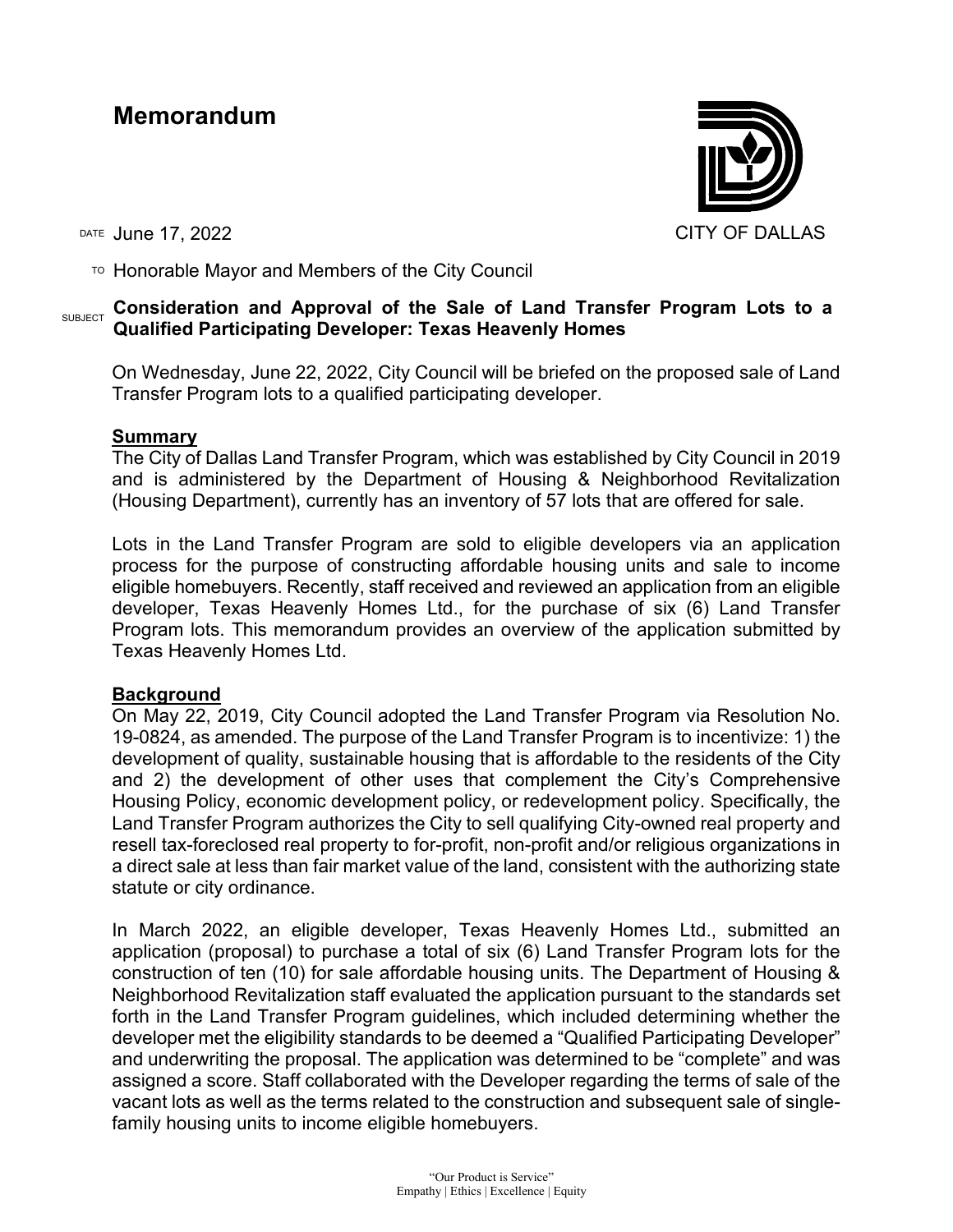#### **Consideration and Approval of the Sale of Land Transfer Program Lots to a Qualified Participating Developer: Texas Heavenly Homes**

The Developer being considered for the sale of six (6) lots is Texas Heavenly Homes Ltd., based in Dallas, Texas. The Developer is a domestic limited partnership formed in 2004 and has 18 years of home building experience. The applicant has constructed and sold market rate homes and affordable housing in Dallas and the surrounding area. The company does have experience constructing and selling in the target area of southern Dallas, specifically in The Bottom neighborhood, to homebuyers in the same income range as Land Transfer Program lots. The applicant currently privately owns 84 properties in The Bottom neighborhood and has completed the construction and sale of two (2) units for the Housing Department with seven (7) units under construction from a previous development agreement with the City of Dallas. In addition, the Developer is working with the neighborhood association and Texas Capital Bank on beautification efforts in The Bottom through a grant sponsored by the bank and Developer. Developer has a current line of credit to support this project 1.10 times. The General Partner of the company is Hanover Development Company and Richard LeBlanc serves as CEO of both entities.

The proposal indicates the construction of ten (10) single family units ranging from 1,200 square feet to 1,772 square feet with a minimum of two bedrooms and one bath. Lots 611 N. Denley, 607 N. Denley, 603 N. Denley and 527 N. Denley will be re-platted to accommodate 8 cottage type housing units with a minimum of 1,200 square feet, two bedrooms, one bath and 1-car garages. Lots 505 N. Denley and 427 N. Denley will have traditional build housing units with a minimum of 1,482 square feet, three bedrooms, two baths and 2-car garages. The price range of the proposed units will be \$172,500.00 - \$235,000.00 targeting homebuyers in an income range of 60 - 120% area median income (AMI). Six (6) units will be used to target homebuyers in an income range of 80 – 120% and four (4) units will be used to target homebuyers in an income range of 60 - 80% AMI. Specifically, the 8 cottage type housing units will have a price range of \$172,500.00 - \$176,000.00 and the 2 traditional build units will have a price range of \$220,000.00 - \$235,000.00. The developer intends to market the City of Dallas Homebuyer Assistance Program to those homebuyers categorized in the 60 - 80% AMI range.

The development terms applicable to each lot are as follows:

- **Vacant Lot Sales Price:** Attached as **Exhibit A.**
- **Single-Family Home Sales Price**: The sales price of the home cannot exceed the current HUD HOME homeownership sales price for the Dallas, TX HUD Metro FMR Area and must be affordable based on the income of the targeted homebuyer.
- **Targeted Income of Homebuyer:** Six (6) units will target homebuyers in an income range of 80%-120% AMI, and four (4) units will target homebuyers in an income range of 60%-80% AMI.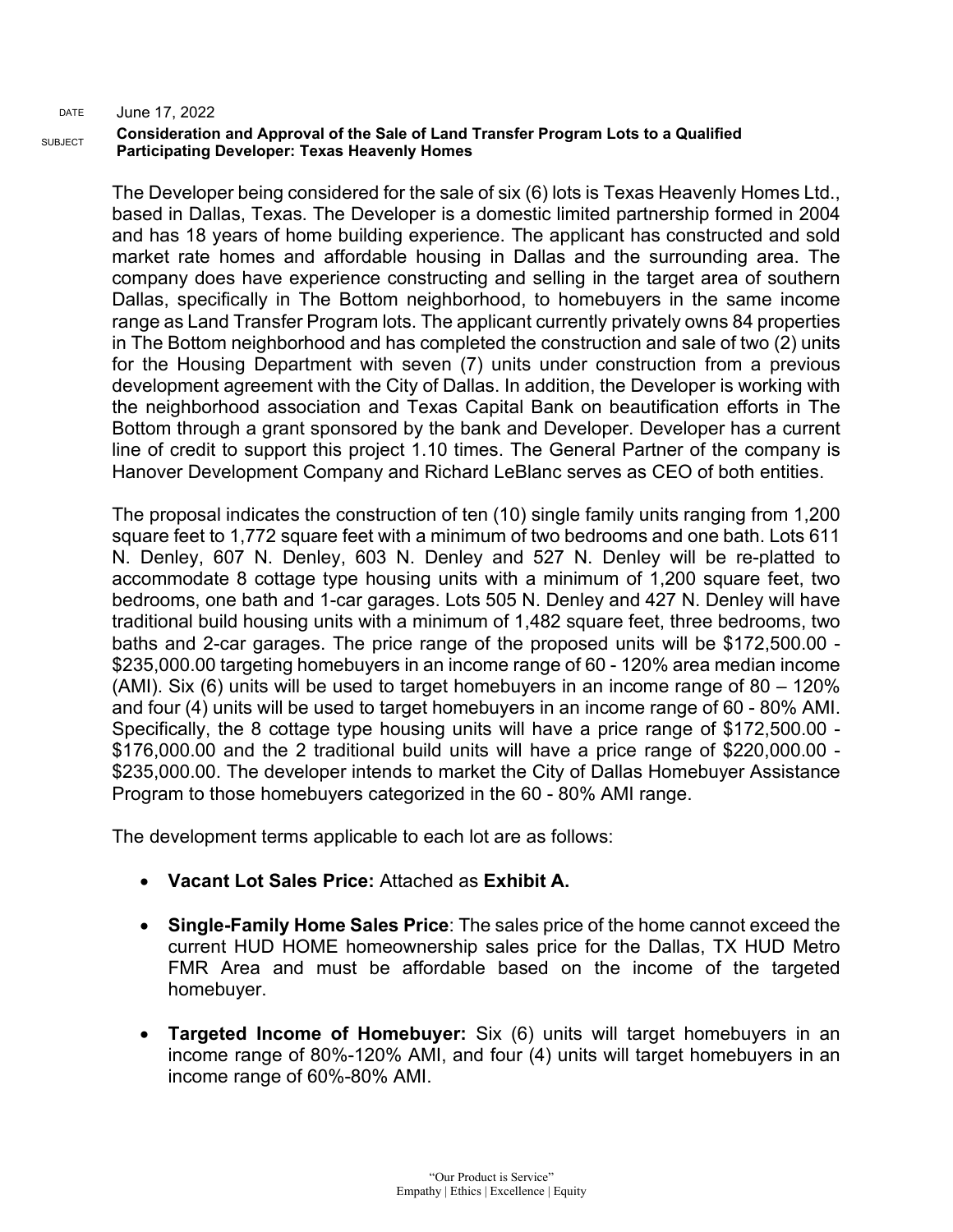#### **Consideration and Approval of the Sale of Land Transfer Program Lots to a Qualified Participating Developer: Texas Heavenly Homes**

- **Construction Timeframe:** Developer must apply for a construction permit and close on any construction financing within 60 days of purchase from the City. In addition, Developer should complete construction and sale of each affordable housing unit to an income eligible homebuyer within two years of the date of acquisition of the vacant lot utilized for construction of the unit.
- **Restrictive Covenants:** Developer must: 1) sell each lot to an income eligible household and 2) prior to the sale, must provide to Department of Housing & Neighborhood Revitalization staff written documentation of the income of the proposed purchaser and the sales price. After sale of the home, the property must be occupied as an income eligible household's principal residence during the entire term of the affordability period.
- **Affordability Period:** Once the property is sold to an income eligible household, it must be occupied as the household's principal place of residence for at least five years. If the original purchaser re-sells the property during the affordability period, the property may only be sold to another income eligible household.
- **Right of Reverter:** Title to the property may revert to the City of Dallas if Developer has: 1) failed to take possession of the land within 90 calendar days after receiving the deed to the parcels of real property; 2) failed to complete construction of all required housing units or other required development on the real property, or failed to ensure occupancy by eligible households within the development timeframe set forth in the development agreement; 3) incurred a lien on the property because of violations of city ordinances and failed to fully pay off the lien within 180 days of the City's recording of the lien; or 4) sold, conveyed, or transferred the land without the consent of the City.
- **Unit Sales Price:** Units must be sold to an income eligible homebuyer at a final sales price between \$172,500.00 - \$235,000.00. The City Manager may modify the sales price, so long as such modification complies with the Comprehensive Housing Policy.

### **Issues**

The City incurs costs related to maintaining lots in its inventory. If the item is not approved, the City will be required to continue expending funds to maintain the unsold inventory.

### **Fiscal Impact**

The City of Dallas will receive revenue from the sale of the lots, see attached **Exhibit A**, in the amount of \$6,513.11. For tax foreclosed lots, the sales price for each lot is a minimum of \$1,000.00 for lots up to 7,500 square feet and an additional \$0.133 per square foot for lots which exceed 7,500 square feet. The City of Dallas will also collect recording fees at closing to ensure property legal documents are properly recorded. Upon completion of the proposed 10 housing units the expected property tax revenue for the City of Dallas is expected to be \$7,509.93 annually.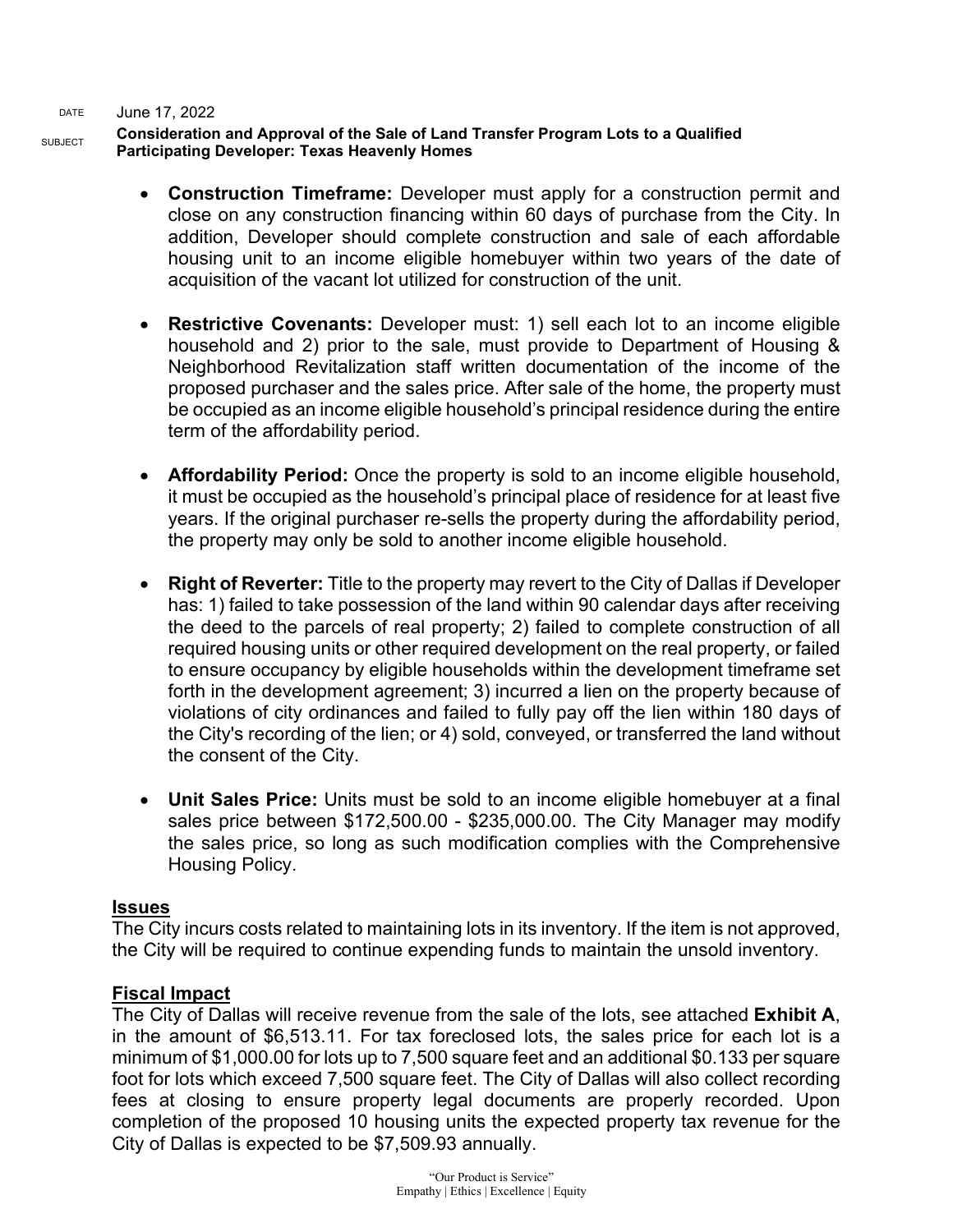#### **Consideration and Approval of the Sale of Land Transfer Program Lots to a Qualified Participating Developer: Texas Heavenly Homes**

Estimated Revenue Foregone: General Fund \$27,446.46.

In addition, **Exhibit A** details the Estimated Foregone Revenues from the release of nontax City liens: \$27.446.46.

#### **Staff Recommendation**

Staff recommends that the City Council approves the sale of six (6) vacant lots owned by the City to the Qualified Participating Developer pursuant to the terms of development set forth in this memorandum.

Should you have any questions or require any additional information, please contact me or David Noguera, Director, Department of Housing & Neighborhood Revitalization at [David.Noguera@DallasCityHall.com](mailto:David.Noguera@DallasCityHall.com) or 214-670-3619.

Supported the

Majed A. Al-Ghafry, P.E. Assistant City Manager

c: T.C. Broadnax, City Manager Chris Caso, City Attorney Mark Swann, City Auditor Bilierae Johnson, City Secretary Preston Robinson, Administrative Judge Kimberly Bizor Tolbert, Deputy City Manager Jon Fortune, Deputy City Manager

M. Elizabeth (Liz) Cedillo-Pereira, Assistant City Manager Robert Perez, Assistant City Manager Carl Simpson, Assistant City Manager M. Elizabeth Reich, Chief Financial Officer Genesis D. Gavino, Chief of Staff to the City Manager Directors and Assistant Directors